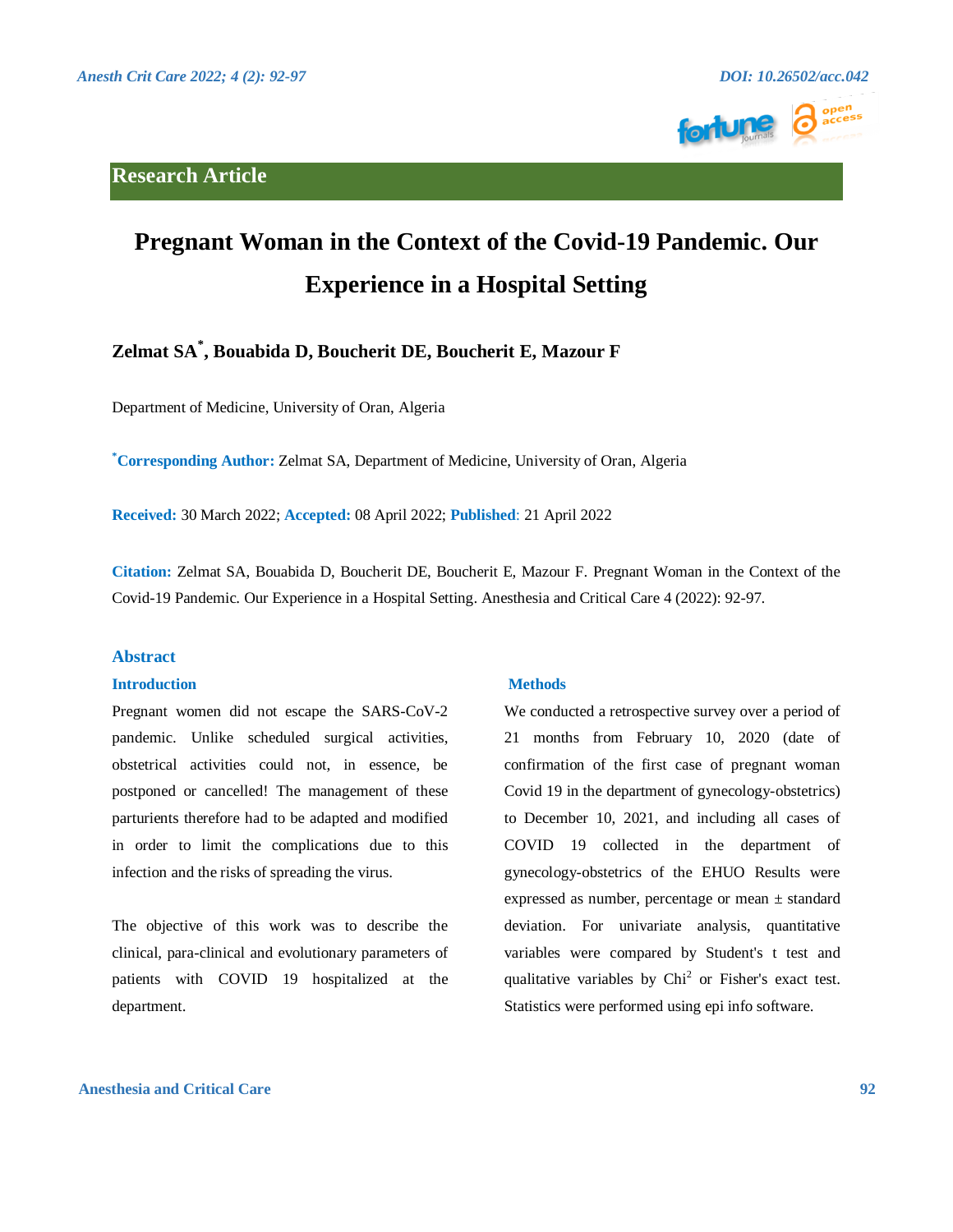#### **Results**

61 patients were included, of whom 29 presented with severe COVID 19 (group 1) and 32 patients with moderate or minimal COVID 19 (group 2). The mean age was  $29.7 \pm 7$  years for group 1 and  $28.5 \pm 7$  years for group 2. The mean gestational age was 2.8 for group 1 and 2.5 for group 2. Three patients in Group 1 developed pulmonary embolism, whereas no patient in Group 2 developed this complication  $(P=0.06)$ . The diagnosis was confirmed each time by spiral angioscan. There were three cases of maternal death in group 1 against no case in the moderate form, we note the factors associated with a maternal death increase in D-dimer ( $> 3 \mu g/L$ ), fibrinogen ( $> 8$ g/L) and thrombocytopenia

#### **Discussion**

Increased D-dimer (>3  $\mu$ g/L), fibrinogen (>8 g/L), and thrombocytopenia are poor prognostic factors for the mother. These markers should be monitored regularly during hospitalization of pregnant parturients. The diagnosis of pulmonary embolism may be difficult in this setting but should be considered if there is unexplained worsening of hypoxemia or right heart failure

#### **Conclusion**

The postpartum period is the period that has been the subject of the greatest number of modifications with The thromboembolic risk that must be stratified to adapt; thrombo-prophylaxis by taking into account the renal function and the overweight of the patients and the restricted use of NSAIDs. The key point of obstetrical management in this period of pandemic was finally the interdisciplinary cooperation,

involving anesthesiologist-resuscitator, gynecologist and pediatricians.

**Keywords:** COVID 19 SARS-CoV-2; Obstetrical anesthesia; Parturient; Perimedullary anesthesia; Anticoagulation

#### **1. Introduction**

The COVID-19 pandemic has not spared pregnant women. The clinical and biological picture is variable, not very specific and the evolution is unpredictable because coagulation disturbances are frequently observed during the operation as well as thrombotic clinical events. Unlike scheduled surgical activities, obstetrical activities could not, in essence, be postponed or cancelled. The management of these parturients therefore had to be adapted and modified in order to limit the risks of spreading the virus. The pandemic has led to a review of the organization of care for pregnant women, with the organization of the Covid 19 circuit and a reduction in access for accompanying persons in the labor room and in the delivery suite. The decision on the mode of delivery remained solely dependent on obstetrical evaluation in minor or asymptomatic forms, and the preferred mode of anesthesia for labor or cesarean section remained locoregional anesthesia. The aim of our study is to describe the clinical, paraclinical and evolutionary parameters of patients with COVID 19 in its severe and moderate form.

#### **2. Methods**

We conducted a retrospective survey over a period of 21 months from February 10, 2020 (date of confirmation of the first case of pregnant woman

### **Anesthesia and Critical Care 93**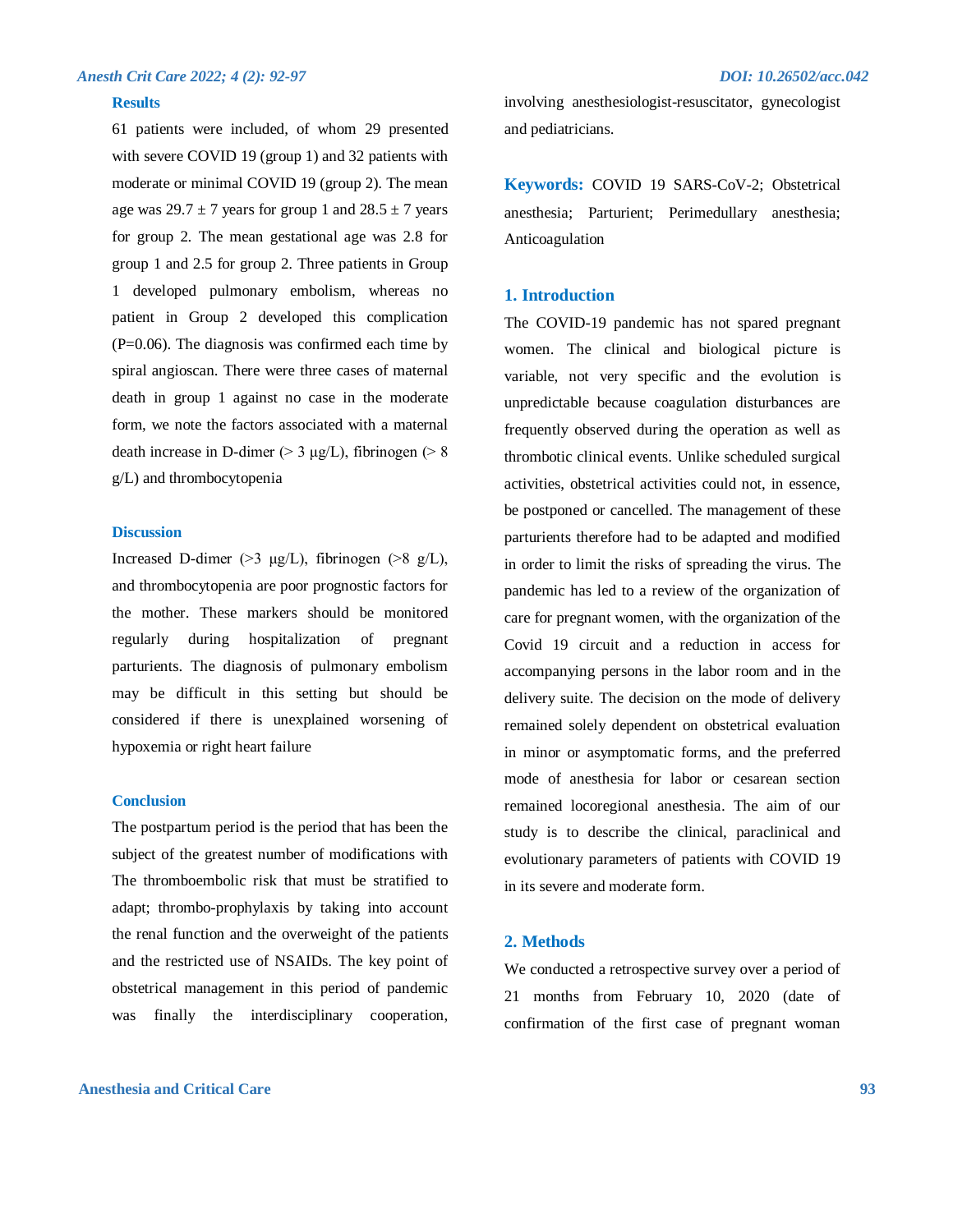#### *Anesth Crit Care 2022; 4 (2): 92-97 DOI: 10.26502/acc.042*

covid 19 in the department of gynecology-obstetrics) to December 10, 2021, and including all cases of COVID 19 collected in the department of gynecology-obstetrics of EHUO. We divided the patients into two groups. Group 1 (patients with a severe form) and group 2 (patients with minimal and moderate forms). The diagnostic criteria of COVID 19 were based on the results of the RT-PCR tests provided by the Pasteur Institute annex in Oran (Algeria). We noted the age of the patients in each group, their origin from another maternity hospital, gestational age, the kinetics of biological anomalies, clinical signs at the time of entry into the service, the indication and mode of delivery, the delay between the time of care and delivery, and the existence of complications. The biological workup on admission included: blood ionogram, renal f onction (creatinine and blood urea), coagulation workup (PT, APTT), uric acid assay and if the platelet count was very low, we had proceeded to search for signs of disseminated intravascular coagulation (DIC). Corticosteroid therapy was started if the term of the pregnancy was less than 34 weeks of amenorrhea (SA). Maternal monitoring was carried out by daily control of the biological balance. Fetal well-being was monitored by Doppler ultrasound. Results were expressed as numbers, percentages, or mean  $\pm$  standard deviation. For univariate analysis, quantitative variables were compared by Student t test and qualitative variables by Chi<sup>2</sup> or Fisher exact test. Statistics were performed using epi info software.

#### **3. Results**

During the study period, 22450 patients delivered in the gyneco-obstetric department of the EHUO. COVID 19 was found in 61 patients. The estimated incidence of this syndrome was therefore 0.27%, or 1 case per 361 pregnancies. Of the 61 COVID 19 cases, 29 had severe form on (group 1) ( (47.54%), and 32 had minimal or moderate form on( group 2) (52, 45%). The average age was  $29.7 \pm 7$  years for group 1 and  $28.5 \pm 7$  years for group 2. For the twenty-nine patients in group 1, the mean gestational age was 2.8 (ranging from 1 to 10) and the mean parity was 2. For the thirty-two patients in group 2, the mean gestational age was 2.5 (ranging from 1 to 5) and the mean parity was 1.7. The mean gestational age at the time of hospitalization in our maternity hospital was 33.6  $\pm$  4.8 SA for group 1 and 33.3  $\pm$  5 for group 2. The distribution of clinical signs of the patients according to the forms of Covid 19 is represented in table 1. The biological components of COVID 19 are summarized in table 2. For both groups. Maternal complications are summarized in table 3. Maternal complications were noted in 71.4% of patients in group 1 and 07.3% of patients in group 2, with a significant difference between the two groups. 68% of patients in group 1 and 53% of patients in group 2 delivered by cesarean section (by Pfannenstiel incision). Rachi-anesthesia was the anesthetic technique of choice with 88% of group 1 and 98% of group 2 (Figure 1).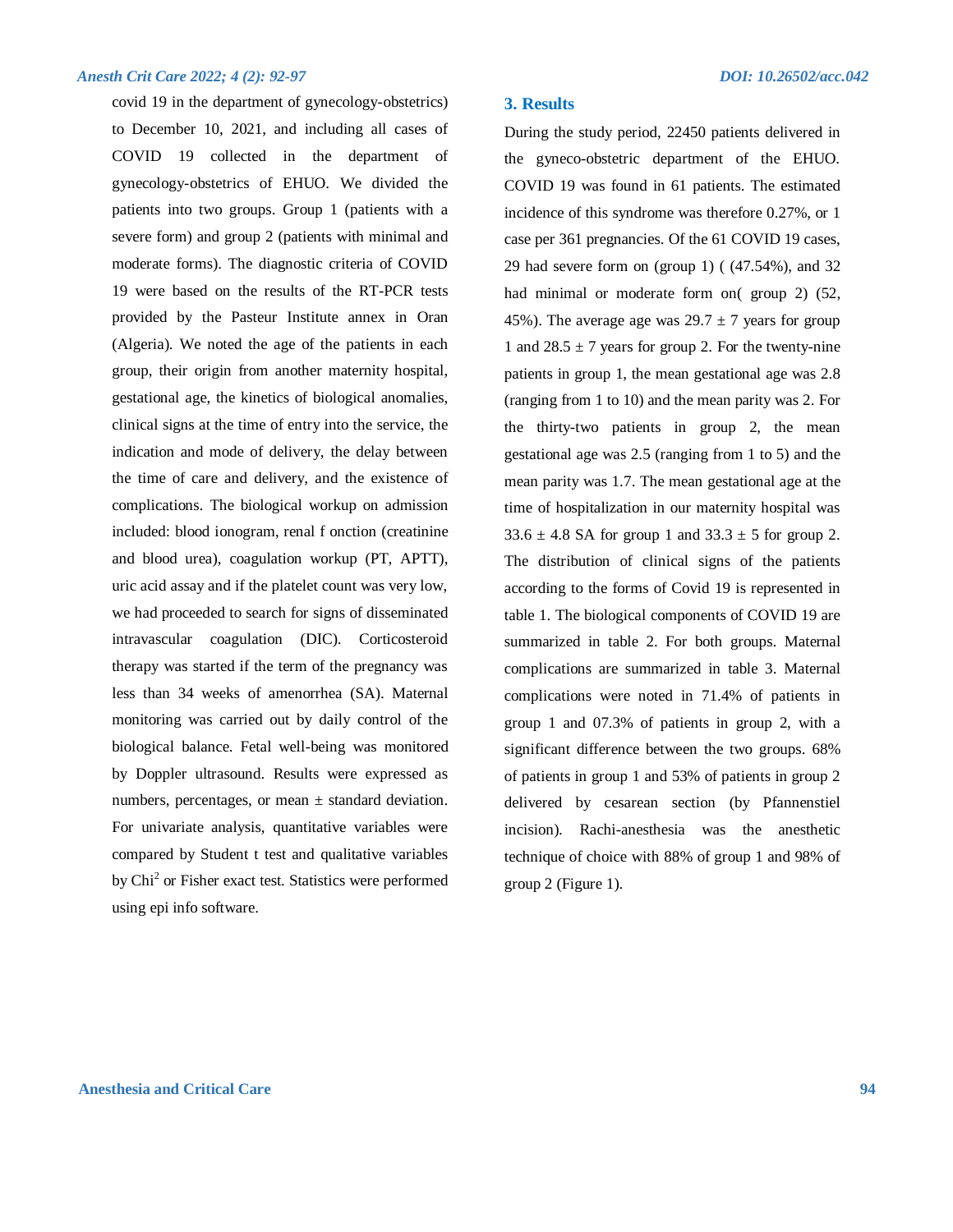#### *Anesth Crit Care 2022; 4 (2): 92-97 DOI: 10.26502/acc.042*

| <b>Clinical signs</b>     | Group 1 | Group 2 | p         |
|---------------------------|---------|---------|-----------|
| Fever                     | 85,2%   | 100,0%  | <b>NS</b> |
| Cough                     | 91,7%   | 94,1%   | NS        |
| Asthenia                  | 100%    | 80%     | NS        |
| Chest pain                | 85%     | 20%     | د         |
| Digestive sign (presence) | 50%     | 50%     | NS        |
| Desaturation              | 100%    | 13,3%   | د         |

**Table 1:** Clinical signs at admission. Categorical variables are presented in number (percentage)

| <b>Biological parameters</b> | Group(1)         | Group(2)    |    |
|------------------------------|------------------|-------------|----|
| Average hemoglobin level     | 9.764            | 9.944       | NS |
| D-Dimer level                | $6 \mu g/L$      | $3 \mu g/L$ |    |
| Average platelet count       | 80827,59         | 131235,29   | NS |
| Average fibrinogen level     | $10 \text{ g/L}$ | 5.16 $g/L$  |    |

**Table 2:** Biological parameters at admission. Quantitative variables are presented as mean  $\pm$  standard deviation, qualitative variables as number (percentage) P Significant P< 0 .05)

| <b>Maternal complications</b> | Group 1 | Group 2 |    |
|-------------------------------|---------|---------|----|
|                               | 59,1%   | 0%      |    |
| <b>OAP</b>                    | 21,4%   | $0.0\%$ | NS |
| <b>IRA</b>                    | 08,5%   | 0,5%    | NS |
| <b>ARDS</b>                   | 55,6%   | 0%      | υ  |
| Disorder of hemostasis        | 33,6%   | 03,3%   |    |
| DIC                           | 40,9%   | 0,5%    | NS |

ARF: acute renal failure; APO: acute pulmonary oedema, DIC: disseminated intravascular coagulation; S SIGNIFICANT; NS not significant

**Table 3:** Maternal Complications. Categorical variables are expressed as a percentage

Three patients in group 1 developed pulmonary embolism, whereas no patient in group 2 developed this complication  $(P=0.06)$ . The diagnosis was confirmed each time by spiral angioscan. There were three cases of maternal death in group 1 versus none in the moderate form, three risk factors associated

with poor maternal prognosis: D-dimer  $(> 3 \mu g/L)$ , (p  $= 0.0001$ ), increased fibrinogen (> 8 g/L (p = 0.006) and thrombocytopenia severe hypovolemia ( $p =$ 0.013). The characteristics of the children at birth are summarized in table 4.

#### **Anesthesia and Critical Care 95**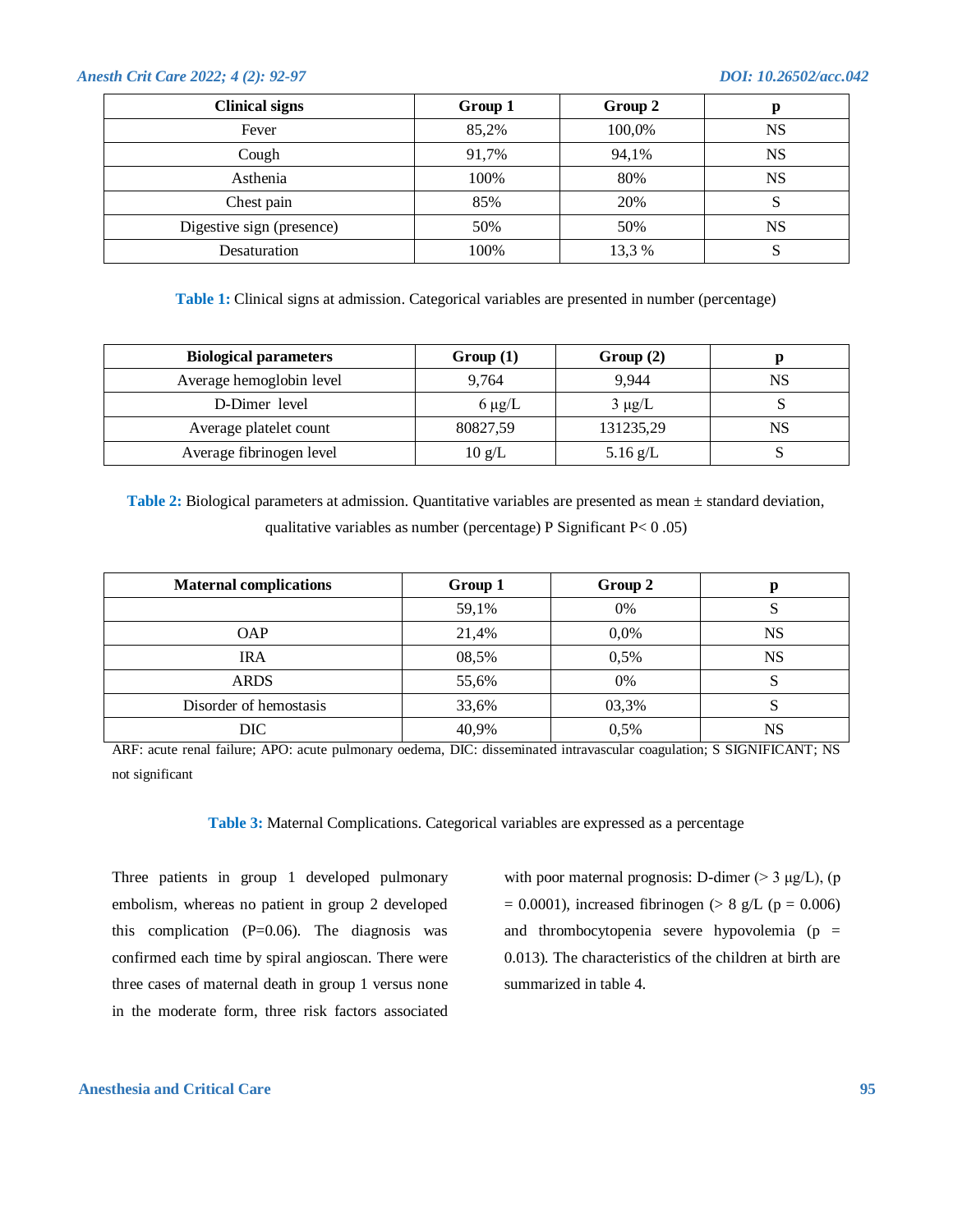|                         | Group 1         | Group 2         | р                  |
|-------------------------|-----------------|-----------------|--------------------|
| Prematurity $(1)$       | 49,1 %          | 50,0%           | $0.72$ NS          |
| Average gestational age | $33.18$ weeks A | $33.76$ weeks A | $0.69$ NS          |
| weight                  | 1987,5          | 1815,0          | 0.7 <sub>N</sub> S |
| prematurity             | 49,1            | 50,0            | 0.4 <sub>NS</sub>  |
| <b>IUGR</b>             | 19,0            | 25,0            | 0.5 <sub>N</sub> S |

IUGR: intrauterine growth retardation

Table 4: Characteristics of children at birth. Quantitative variables are presented as the mean  $\pm$  standard deviation, categorical variables in number (percentage)

#### **4. Discussion**

The management of pregnant and postpartum patients in the context of an SARS-CoV-2 pandemic requires special attention. The challenge of management is therefore to ensure that the balance of benefits and risks for parturients and fetuses is measured, while preserving the health of caregivers and limiting the risk of contamination. On the other hand, the data seem reassuring in terms of the absence of transmission to the fetus. Thus, the main consequence of neonatal infection is induced prematurity. In our study, the severity of maternal damage was marked in the postpartum period with 03 cases of pulmonary embolism, which is in line with the recommendations that extend the indications. Thromboprophylaxis for parturients infected with the virus. These recommendations, adopted by the Club d'Anesthésie Réanimation en Obstétrique (CARO) and the Société française d'anesthésie réanimation, are particularly relevant during pregnancy and the post-partum period, which are situations at high risk of thromboembolic complications. The diagnosis of pulmonary embolism may be difficult in this context but should be evoked in case of unexplained worsening of hypoxemia or right heart failure. In our study, the reference anaesthesia technique for

#### **Anesthesia and Critical Care 96**

scheduled caesarean section, whether the women are infected or not, remain perimedullary LRA. However, recourse to general anaesthesia may sometimes be indicated, in particular in the most severe respiratory disorders, because of the risk of destabilization of the respiratory function. This is in line with the SFAR experts who recommend checking for the absence of thrombocytopenia before performing a DSA [5]. Indeed, several obstetric series report thrombocytopenia below 150,000 in up to 35% of patients, and less often prolonged aPTT or decreased fibrinogen [6-8]. The presence of these abnormalities of hemostasis in SARS-CoV-2 infected patients remains poorly explained. In our series, Ddimer ( $>3$   $\mu$ g/L), fibrinogen ( $>8$  g/L), and thrombocytopenia were found to be associated with maternal death. These markers should be monitored regularly during hospitalization of pregnant parturients.

#### **5. Conclusion**

Our retrospective study comparing two groups of patients with Covid 19 demonstrates that the severe form of this virus exposes patients to a higher risk of maternal complications (hemorrhagic, pulmonary) and that Thromboembolic risk must be stratified to